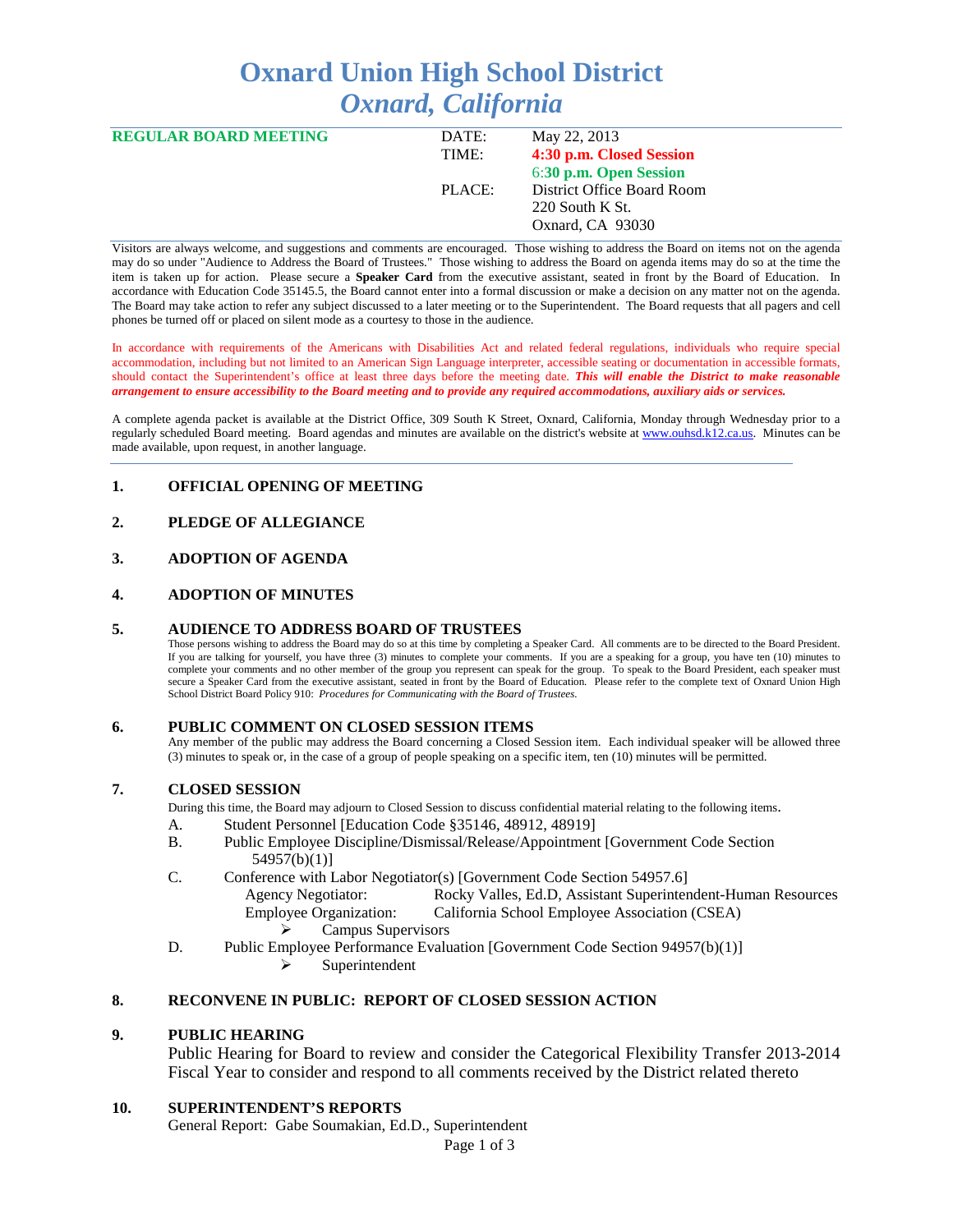Board Meeting Agenda May 22, 2013

## **11. REPORTS TO THE BOARD**

- A. Regular Report: Stephanie Pinedo, Student Representative to the Board
- B. Monthly Update: Budget Report

# **12. CONSENT CALENDAR**

- A. Consideration of Approval of Contract Award between Oxnard Union High School District and Utility Systems Science & Software, Inc. for Sewer Flow Monitoring Services for New Camarillo Academy High School
- B. Consideration of Approval of Renewal of Agreement between Oxnard Union High School District and enVision Consulting Group, Inc. for School Accountability Report Card Services
- C. Consideration of Approval of Agreement between Oxnard Union High School District and Ontario Refrigeration Service for Heating, Ventilation and Air Conditioning (HVAC) Maintenance at Oxnard and Pacifica High Schools
- D. Consideration of Approval of Agreement to Establish Oxnard Adult School as an Authorized Pearson VUE Test Center
- E. Consideration of Approval of Ratification of Agreement between Oxnard Union High School District/Rio Mesa High School and UCSB Early Academic Outreach
- F. Consideration of Approval of Renewal of Agreement between Oxnard Union High School District and Ventura County Office of Education for ESCAPE Financial and Payroll/Personnel System for the 2013/14 School Year
- G. Consideration of Approval of Purchase Orders and Direct Pays, April 24 May 14, 2013
- H. Consideration of Approval to Adopt Resolution #13-17, Declaring Intent to Lease Vacant Land Adjacent to Oxnard High School for Agricultural Purposes and Hold Auction at June 26, 2013 Board Meeting
- I. Consideration of Approval of Student Expulsion by Recommendation of the Administrative Panel
- J. Consideration of Approval of Student Expulsion by Voluntary Agreement of the School Principal, the Student, and the Students' Parent/Guardian, as per Board Policy 5144, Section 22
- K. Consideration of Approval of Suspended Expulsion by Agreement, as per Board Policy 5144, Section 22
- L. Consideration of Approval of Certificated and Classified Personnel
- M. Consideration of Approval of Waiver of CAHSEE Requirement for OUHSD Students with Disabilities
- N. Consideration of Approval of Non-Public School Placement for Student Case Number Twenty-nine, 12/13, According to the Recommendation of the Student's IEP Team and the Director of Special Education
- O. Consideration of Approval of the Memorandum of Agreement between the Oxnard Union High School District and the National Association of Women in Construction
- P. Consideration of Approval of the Memorandum of Agreement between the Oxnard Union High School District and the Commander, Navy Region Southwest for the Environmental Science Mentorship Program for High School Students
- Q. Consideration of Approval of Designation of 2013-2014 CIF Representatives to Leagues
- R. Consideration of Approval of Agreement between Oxnard Union High School District and 10UP LLC for Redesigning District and School Websites Using Word Press CMS Implementation

## **13. ACTION ITEMS**

- A. Consideration of Approval of Donations, April 27 May 10, 2013
- B. Consideration of Adoption of Resolution No. 13-16, Accepting State Categorical Funds and Implementing Flexibility Authorized by SBX3 4